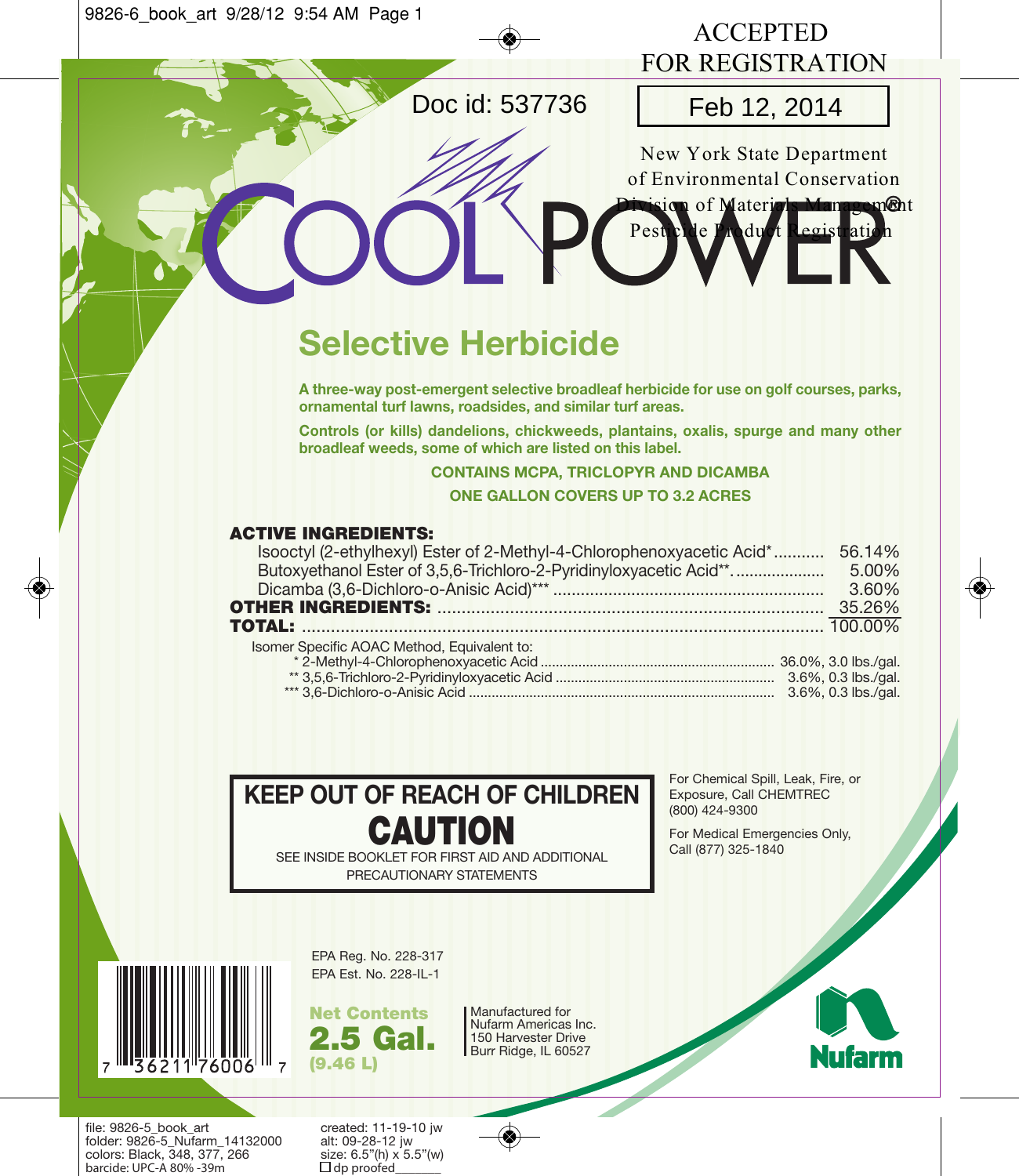#### **PRECAUTIONARY STATEMENTS HAZARDS TO HUMANS AND DOMESTIC ANIMALS CAUTION**

Causes moderate eye irritation. Harmful if swallowed or absorbed through skin. Avoid contact with skin, eyes or clothing. Wash thoroughly with soap and water after handling.

#### **PERSONAL PROTECTIVE EQUIPMENT (PPE)**

Some materials that are chemical-resistant to this product are barrier laminate or neoprene rubber. If you want more options, follow the instructions for category F on an EPA chemical-resistance category selection chart.

#### **Mixers, loaders, applicators and all other handlers must wear:**

- Long-sleeved shirt and long pants;
- Socks and shoes;
- Chemical-resistant gloves made of barrier laminate, nitrile rubber, neoprene rubber, or viton.

Follow manufacturer's instructions for cleaning/maintaining personal protective equipment, PPE. If no such instructions for washables exist, use detergent and hot water. Keep and wash PPE separately from other laundry.

## **USER SAFETY RECOMMENDATIONS**

#### **Users Should:**

• Wash hands before eating, drinking, chewing gum, using tobacco, or using the toilet.

• Remove clothing/PPE immediately if pesticide gets inside. Then wash thoroughly and put on clean clothing. If pesticide gets on skin, wash immediately with soap and water.

• Remove PPE immediately after handling this product. As soon as possible, wash thoroughly and change into clean clothing.

| <b>FIRST AID</b>                        |                                                                                                                                                                                                                                                        |  |
|-----------------------------------------|--------------------------------------------------------------------------------------------------------------------------------------------------------------------------------------------------------------------------------------------------------|--|
| <b>IF IN EYES</b>                       | . Hold eye open and rinse slowly and gently with water for 15 to 20 minutes.<br>. Remove contact lenses, if present, after the first 5 minutes, then continue rinsing eye.<br>• Call a poison control center or doctor for treatment advice.           |  |
| <b>IF SWALLOWED</b>                     | • Immediately call a poison control center or doctor.<br>. Do not induce vomiting unless told to do so by the poison control center or doctor.<br>. Do not give any liquid to the person.<br>. Do not give anything by mouth to an unconscious person. |  |
| <b>IF ON SKIN</b><br><b>OR CLOTHING</b> | • Take off contaminated clothing.<br>. Rinse skin immediately with plenty of water for 15 to 20 minutes.<br>• Call a poison control center or doctor for treatment advice.                                                                             |  |
| HOT I INE NI IMRED                      |                                                                                                                                                                                                                                                        |  |

#### **HOT LINE NUMBER**

Have the product container or label with you when calling a poison control center or doctor, or going for treatment. You may also contact 1-877-325-1840 for emergency medical treatment information.

#### **NOTE TO PHYSICIAN**

Contains Petroleum Distillates. May pose an aspiration pneumonia hazard.

#### **ENVIRONMENTAL HAZARDS**

Do not apply directly to water, or to areas where surface water is present, or to intertidal areas below the mean high water mark. Do not contaminate water when disposing of equipment washwater or rinsate. Drift and runoff may be hazardous to aquatic organisms in water adjacent to treated areas. Runoff of this product should be reduced by avoiding applications when rainfall is forecasted to occur with 48 hours. This pesticide has properties and characteristics associated with chemicals detected in groundwater. The use of this product in areas where soils are permeable, particularly where the water table is shallow, may result in groundwater contamination.

#### **DIRECTIONS FOR USE**

It is a violation of Federal law to use this product in a manner inconsistent with its labeling. READ ENTIRE LABEL, USE STRICTLY IN ACCORDANCE WITH LABEL PRECAUTIONARY STATEMENTS AND DIRECTIONS.

#### **GENERAL INFORMATION**

This product is a stable solution containing a mixture of three herbicides. It is for use on Ornamental Turf Lawns (Residential, Industrial and Institutional), Parks, Cemeteries, Athletic Fields and Golf Courses (Fairways, Aprons, Tees\* and Roughs) and similar turf areas. Not for use on turf being grown for sale or other commercial use as sod, or for commercial seed production, or for research purposes. \*Excluding Bentgrass tees.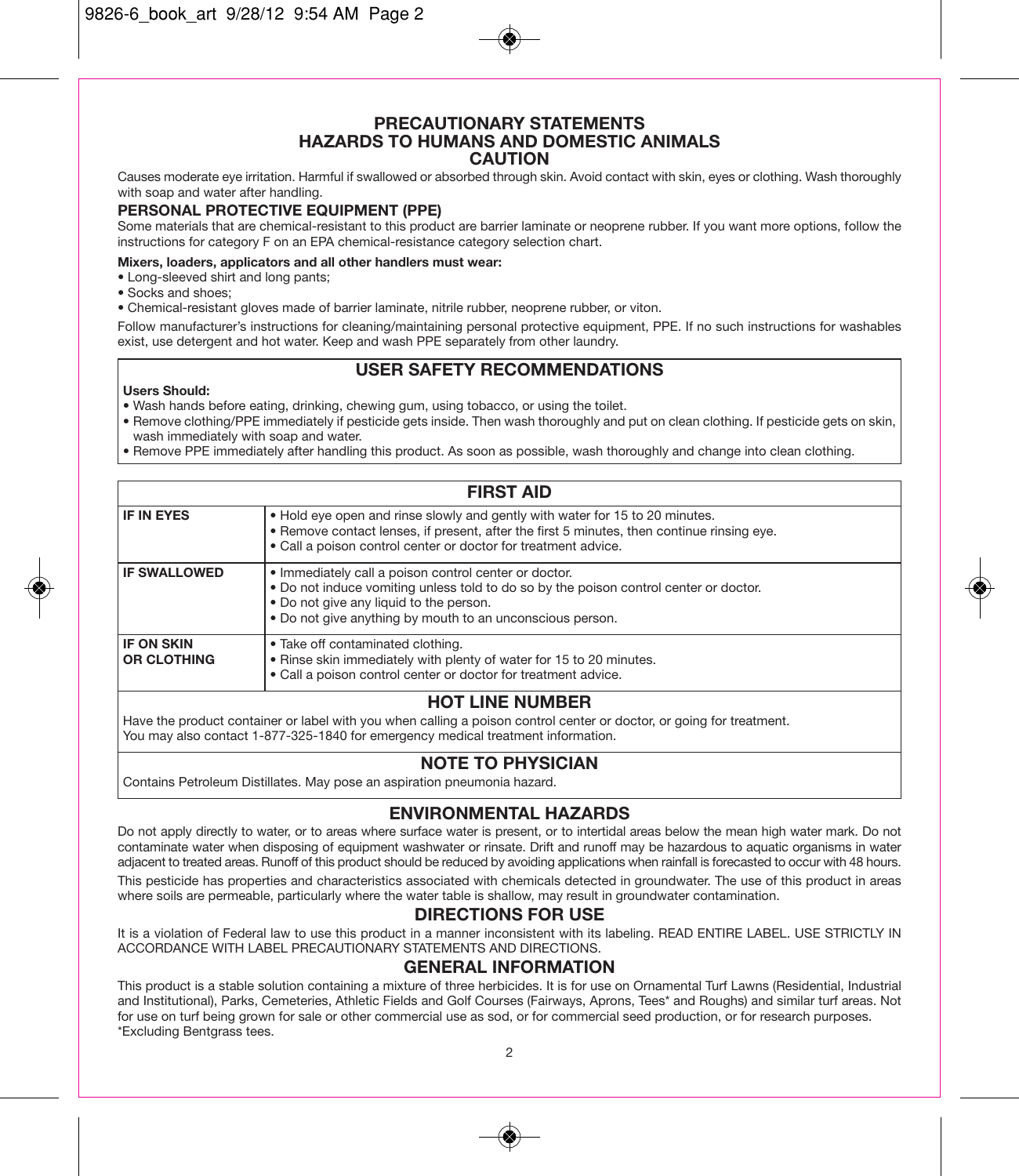## **USE PRECAUTIONS**

Avoid drift of spray mist to vegetables, flowers, ornamental plants, shrubs, trees and other desirable plants. Do not pour spray solutions near desirable plants. Do not use on Carpetgrass, Dichondra, nor on lawns or turf where desirable clovers are present. Use lawn type sprayer with coarse spray as wind drift is less likely. Avoid contact with exposed feeder roots of ornamentals and trees. Maximum control (or killing) of weeds will be obtained from spring or early fall applications when weeds are actively growing. Use the higher rate for hardto-control (or kill) weeds. Do not exceed specified dosages for any area; be particularly careful within the dripline of trees and other ornamental species. Do not apply to newly seeded grasses until well established. Avoid broadcast applications when air temperature exceeds 85°F. When using small, spot treatment applications in temperature over 85°F, turf injury may occur.

When treating Carpetgrass and St. Augustine grass, avoid broadcast applications when air temperature exceeds 80°F. When air temperatures exceed 80°F, limit application to spot treatment only.

Avoid application to Centipede, or St. Augustine grasses unless turf injury can be tolerated. The suitable use of this product on these non-recommended turf species may be determined by treating a small area at any rate/acre (or 1000 sq.ft.) which does not exceed 3-1/2 pints/acre (1.29 fl.oz./1000 sq.ft.). Prior to treatment of larger areas, the treated area should be observed for any sign of turf injury for a period of 30 days of normal growing conditions to determine the phytotoxicity and efficacy to the treated area. The user assumes the responsibility for any plant damage or other liability resulting from the use of this product on species not recommended on this label.

For optimum results: (1) avoid applying during excessively dry or hot periods unless irrigation is used; (2) turf should not be mowed 1 to 2 days before and following application; (3) reseed no sooner than 3 to 4 weeks after application of this product. Adding oil, wetting agent, or other surfactant to the spray may be used to increase effectiveness on weeds, but doing so may reduce selectivity to turf resulting in turf damage. Clean and rinse spray equipment using soap or detergent and water, and rinse thoroughly before reuse for other sprays. Failure to observe the above precautions may result in injury to turf and other desirable vegetation.

Do not enter or allow others to enter the treated area until sprays have dried. Do not apply this product in a way that will contact workers or other persons, either directly or through drift. Only protected handlers may be in the area during application.

Sensitive Areas: The pesticide should only be applied when the potential for drift to adjacent sensitive areas (e.g., residential areas, bodies of water, known habitat for threatened or endangered species, non-target crops) is minimal (e.g. when wind is blowing away from the sensitive areas).

#### **SPRAY DRIFT MANAGEMENT**

Avoiding spray drift at the application site is the responsibility of the applicator. The interaction of many equipment and weather related factors determine the potential for spray drift. The applicator and the grower are responsible for considering all these factors when making decisions.

Apply only as a medium or course spray (ASAE standard 572) or a volume mean diameter of 300 microns or greater for spinning atomizer nozzles.

Apply only when the wind speed is 2-10 mph at the application site.

## **WEEDS CONTROLLED**

| Beggarweed         | Dog fennel        | Mustard                   | Spotted catsear       |
|--------------------|-------------------|---------------------------|-----------------------|
| <b>Bindweed</b>    | English daisy     | Oxalis                    | Spurge                |
| <b>Black medic</b> | Florida pusley    | (Stricta and corniculata) | Spurweed              |
| <b>Buckhorn</b>    | Frenchweed        | Parsley-piert             | Stinging nettle       |
| <b>Burdock</b>     | Goldenrod         | Pennywort                 | Stitchwort            |
| <b>Buttercup</b>   | Ground ivy        | Pepperweed                | Thistle               |
| Canada thistle     | Hawkweed          | Pigweed                   | Toadflax              |
| Carpetweed         | Healall           | Plantain                  | Veronica              |
| Catnip             | Heartleaf drymary | Poison ivy                | Vetch                 |
| Chamise            | Henbit            | Poison oak                | Wild aster            |
| Chickweed          | Jimsonweed        | Purslane                  | Wild carrot           |
| Chicory            | Knawel            | Ragweed                   | Wild garlic           |
| Cinquefoil         | Knotweed          | Red clover                | Wild geranium         |
| Clover             | Kochia            | Red sorrel                | Wild lettuce          |
| Cocklebur          | Lambsquarter      | Sheep sorrel              | Wild onion            |
| Coffeeweed         | Lespedeza         | Shepherdspurse            | Wild radish           |
| Cornflower         | Little Starwort   | Smartweed                 | Wild violet           |
| Cornspeedwell      | Mallow            | Sowthistle                | Wood sorrel           |
| Dandelion          | Matchweed         | Speedwell                 | Yarrow and many other |
| <b>Dock</b>        | Morningglory      | Spiderwort                | broadleaf weeds.      |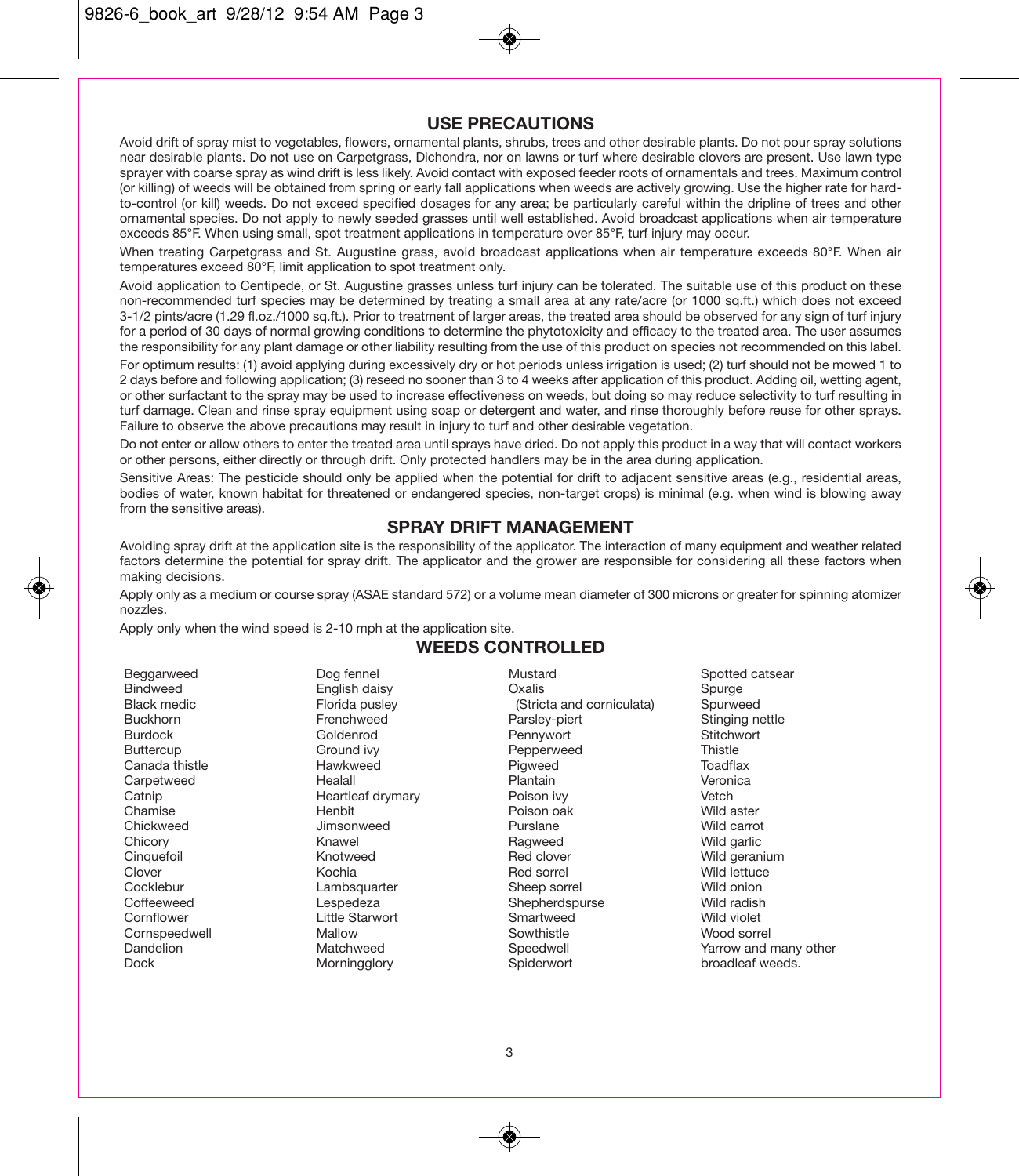9826-6\_book\_art 9/28/12 9:54 AM Page 4

#### **PREPARATION OF THE SPRAY**

Add one-half the required amount of water to the spray tank, then add this product with agitation, and finally the balance of the water with continued agitation. This material forms an emulsion in water - not a solution. This tends to separate on standing. Provide agitation to prevent such separation and ensure a uniform mixture.

#### **ORNAMENTAL LAWNS AND TURF**

Apply this product at the rate of 2-1/2 to 3-1/2 pints in 20 to 240 gallons of water per acre (0.91 to 1.29 fluid ounces in 0.5 to 5.5 gallons of water per 1,000 square feet) to control weeds growing in turf planted to Bluegrass, Fescue, Rye, Bent (excluding golf greens and tees), Bahia, Bermuda and Zoysia.

When treating warm season turf that is completely dormant, the higher rates may be used. When treating warm season turf that is actively growing, use a lower rate. Avoid applications to warm season turf during transition from dormancy to green-up or green-up to dormancy. **Herbi Controlled Droplet Applicator:** Add 1-2/3 to 2-1/2 pints of this product to the 5 pint Herbi bottle, then fill with water to make 5 pints of mixture or substitute 1/2 pint of a surfactant for water while agitating the solution.

While walking at approximately 1 pace (3 feet) per second, spray entire contents over 33,000 square feet (3/4 of an acre). Do not overlap (double coverage) at edge of spray patterns. Reduced rates (use 1/2 of rate shown above) of this product must be applied when grass is stressed from heat, drought, etc.

Herbi™ is a trademark of North American Micron.

**Controlled Droplet Applicators - (CDA), Atomizers, and Spinning Disk Applicators:** Use this product at the rate of 2-1/2 to 3-1/2 pints per acre (0.9 to 1.25 fluid ounces per 1,000 square feet) in sufficient water to assure coverage (1 to 4 gallons of water per acre is normal for this type of equipment).

NOTE: For all grasses (1) Do not overlap spray patterns; (2) Use reduced rates if grass is stressed from heat, drought, etc.; and (3) Follow CDA equipment spray instructions.

Do not apply more than 1.5 lbs. ae of MCPA or 4 pints of product per acre per year.

Do not apply more than 2 application per year with a minimum retreatment interval of 21 days.

#### **OTHER NON-CROP AREAS**

**(fencerows, hedgerows, roadsides (including aprons and guard rails), ditches, rights-of-way, utility, pipelines, powerlines, railroads, airports, commercial plants, storage and lumber yards, barrier strips and firebreaks, equipment areas, nurseries and ornamental plantings, fuel tank farms, pumping stations and other industrial sites)**

#### For the control of broadleaf weeds, mix at a rate of 1/4 to 1/2 gallon of this product per 50 to 300 gallons of water. This mixture will cover 43,500 square feet. Thoroughly saturate all weeds with spray mixture. Apply any time between the time when plants come into full leaf (Spring) to when the plants begin to go dormant. Best results are obtained when weeds are young and actively growing. Do not cut weeds until herbicide has translocated throughout the plant causing root death. For small broadleaf weeds, use the lower rate. Heavy, dense stands require the higher rate of 3 ounces of this product per gallon of water and spray to thoroughly wet all foliage.

Do not apply more than 1.5 lb ae of MCPA/acre/year (4 pints of product per acre per year).

Do not apply more than 2 applications (at the rate 2 pints of product per acre) per year with a minimum retreatment interval of 21 days.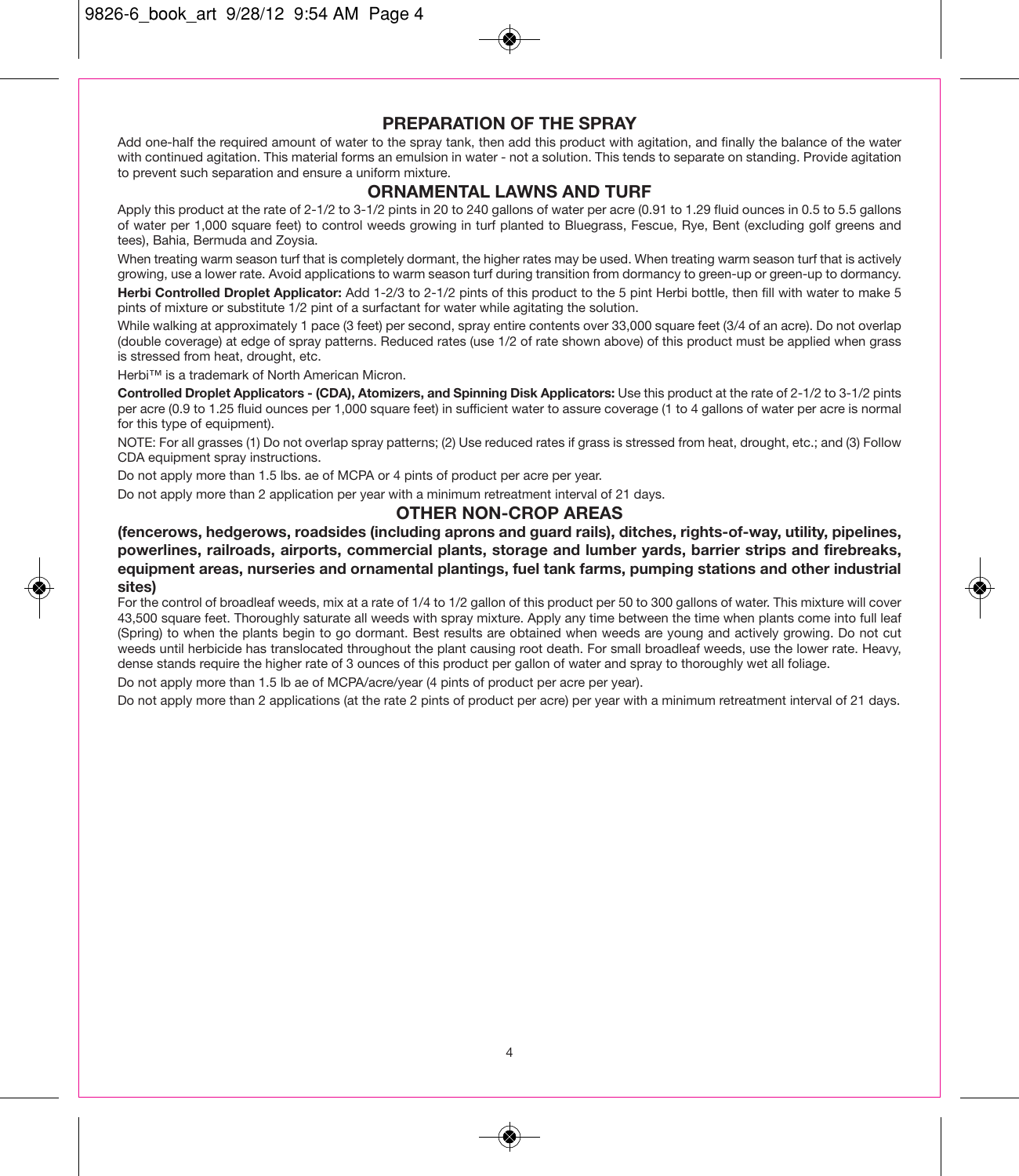# **STORAGE AND DISPOSAL**

Do not contaminate water, food or feed by storage or disposal.

**PESTICIDE STORAGE:** Always store pesticides in a secured warehouse or storage building. Containers should be opened in wellventilated area. Keep container tightly sealed when not in use. Do not stack cardboard cases more than two pallets high. Do not store near open containers of fertilizer, seed or other pesticides.

PESTICIDE DISPOSAL: If container is damaged or if pesticide has leaked contain all spillage. Absorb and clean up all spilled material with granules or sand. Place in a closed labeled container for proper disposal. Wastes resulting from the use of this product may be disposed of on site or at an approved waste disposal facility.

**CONTAINER DISPOSAL: Nonrefillable Containers 5 Gallons or Less:** Nonrefillable container. Do not reuse or refill this container. Offer for recycling if available. Triple rinse container (or equivalent) promptly after emptying. **Triple rinse as follows:** Empty the remaining contents into application equipment or a mix tank and drain for 10 seconds after the flow begins to drip. Fill the container 1/4 full with water and recap. Shake for 10 seconds. Pour rinsate into application equipment or a mix tank or store rinsate for later use or disposal. Drain for 10 seconds after the flow begins to drip. Repeat this procedure two more times. Then offer for recycling or reconditioning, or puncture and dispose of in a sanitary landfill, or by other procedures approved by State and local authorities. Plastic containers are also disposable by incineration, or, if allowed by State and local authorities, by burning. If burned stay out of smoke.

Local conditions may affect the use of this chemical as shown on this label. Consult State Experimental Station or Extension Service weed specialist for specific recommendations for local weed problems and for information on possible lower dosages.

## **WARRANTY DISCLAIMER**

**The directions for use of this product must be followed carefully. TO THE EXTENT CONSISTENT WITH APPLICABLE LAW, (1) THE GOODS DELIVERED TO YOU ARE FURNISHED "AS IS" BY MANUFACTURER OR SELLER AND (2) MANUFACTURER AND SELLER MAKE NO WARRANTIES, GUARANTEES, OR REPRESENTATIONS OF ANY KIND TO BUYER OR USER, EITHER EXPRESS OR IMPLIED, OR BY USAGE OF TRADE, STATUTORY OR OTHERWISE, WITH REGARD TO THE PRODUCT SOLD, INCLUDING, BUT NOT LIMITED TO MERCHANTABILITY, FITNESS FOR A PARTICULAR PURPOSE, USE, OR ELIGIBILITY OF THE PRODUCT FOR ANY PARTICULAR TRADE USAGE.** UNINTENDED CONSEQUENCES, INCLUDING BUT NOT LIMITED TO INEFFECTIVENESS, MAY RESULT BECAUSE OF SUCH FACTORS AS THE PRESENCE OR ABSENCE OF OTHER MATERIALS USED IN COMBINATION WITH THE GOODS, OR THE MANNER OF USE OR APPLICATION, INCLUDING WEATHER, ALL OF WHICH ARE BEYOND THE CONTROL OF MANUFACTURER OR SELLER AND ASSUMED BY BUYER OR USER. THIS WRITING CONTAINS ALL OF THE REPRESENTATIONS AND AGREEMENTS BETWEEN BUYER, MANUFACTURER AND SELLER, AND NO PERSON OR AGENT OF MANUFACTURER OR SELLER HAS ANY AUTHORITY TO MAKE ANY REPRESENTATION OR WARRANTY OR AGREEMENT RELATING IN ANY WAY TO THESE GOODS.

#### **LIMITATION OF LIABILITY**

TO THE EXTENT CONSISTENT WITH APPLICABLE LAW, IN NO EVENT SHALL MANUFACTURER OR SELLER BE LIABLE FOR SPECIAL, INCIDENTAL, OR CONSEQUENTIAL DAMAGES, OR FOR DAMAGES IN THEIR NATURE OF PENALTIES RELATING TO THE GOODS SOLD, INCLUDING USE, APPLICATION, HANDLING, AND DISPOSAL. TO THE EXTENT CONSISTENT WITH APPLICABLE LAW, MANUFACTURER OR SELLER SHALL NOT BE LIABLE TO BUYER OR USER BY WAY OF INDEMNIFICATION TO BUYER OR TO CUSTOMERS OF BUYER, IF ANY, OR FOR ANY DAMAGES OR SUMS OF MONEY, CLAIMS OR DEMANDS WHATSOEVER, RESULTING FROM OR BY REASON OF, OR RISING OUT OF THE MISUSE, OR FAILURE TO FOLLOW LABEL WARNINGS OR INSTRUCTIONS FOR USE, OF THE GOODS SOLD BY MANUFACTURER OR SELLER TO BUYER. ALL SUCH RISKS SHALL BE ASSUMED BY THE BUYER, USER, OR ITS CUSTOMERS. TO THE EXTENT CONSISTENT WITH APPLICABLE LAW, BUYER'S OR USER'S EXCLUSIVE REMEDY, AND MANUFACTURER'S OR SELLER'S TOTAL LIABILITY SHALL BE FOR DAMAGES NOT EXCEEDING THE COST OF THE PRODUCT.

**If you do not agree with or do not accept any of directions for use, the warranty disclaimers, or limitations on liability, do not use the product, and return it unopened to the Seller, and the purchase price will be refunded.** 

(RV041111)

Cool Power is a registered trademark of Nufarm Americas Inc. All other trademarks are the property of their respective owners.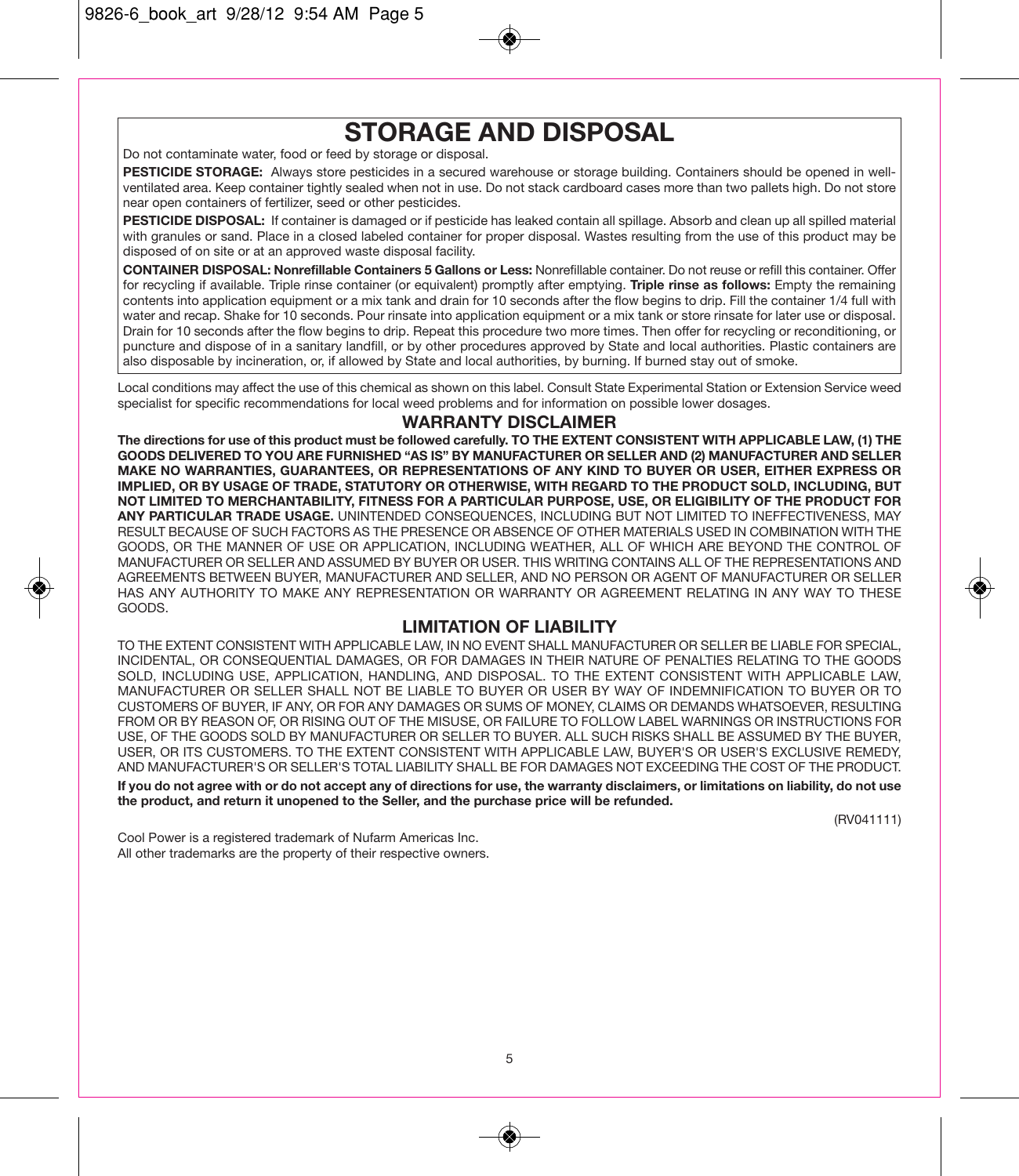$\bigcirc$ 

**NOTES**

◈

 $\bigcirc\hspace{-1.5ex}\bigcirc$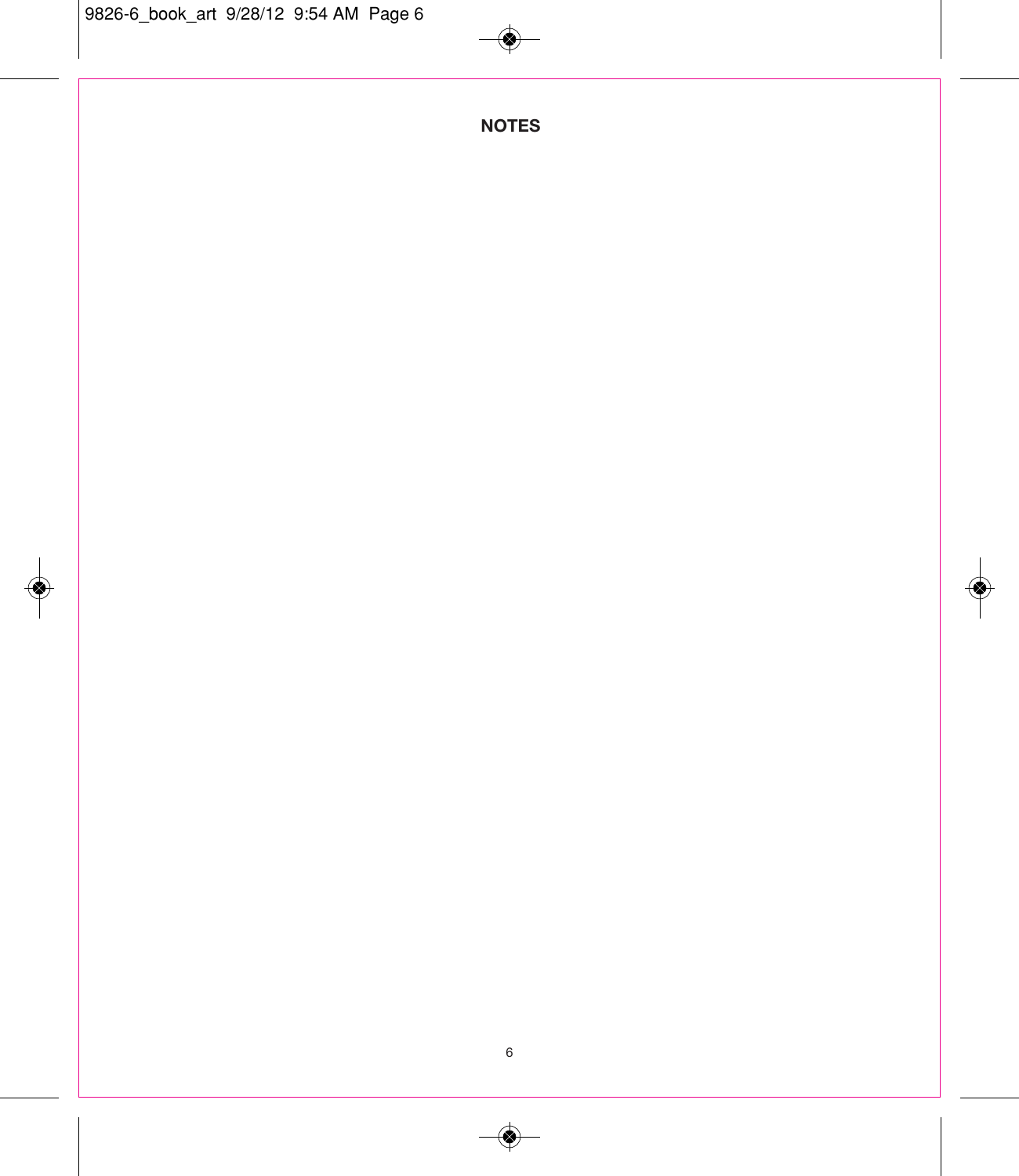$\bigcirc$ 

**NOTES**

◈

◈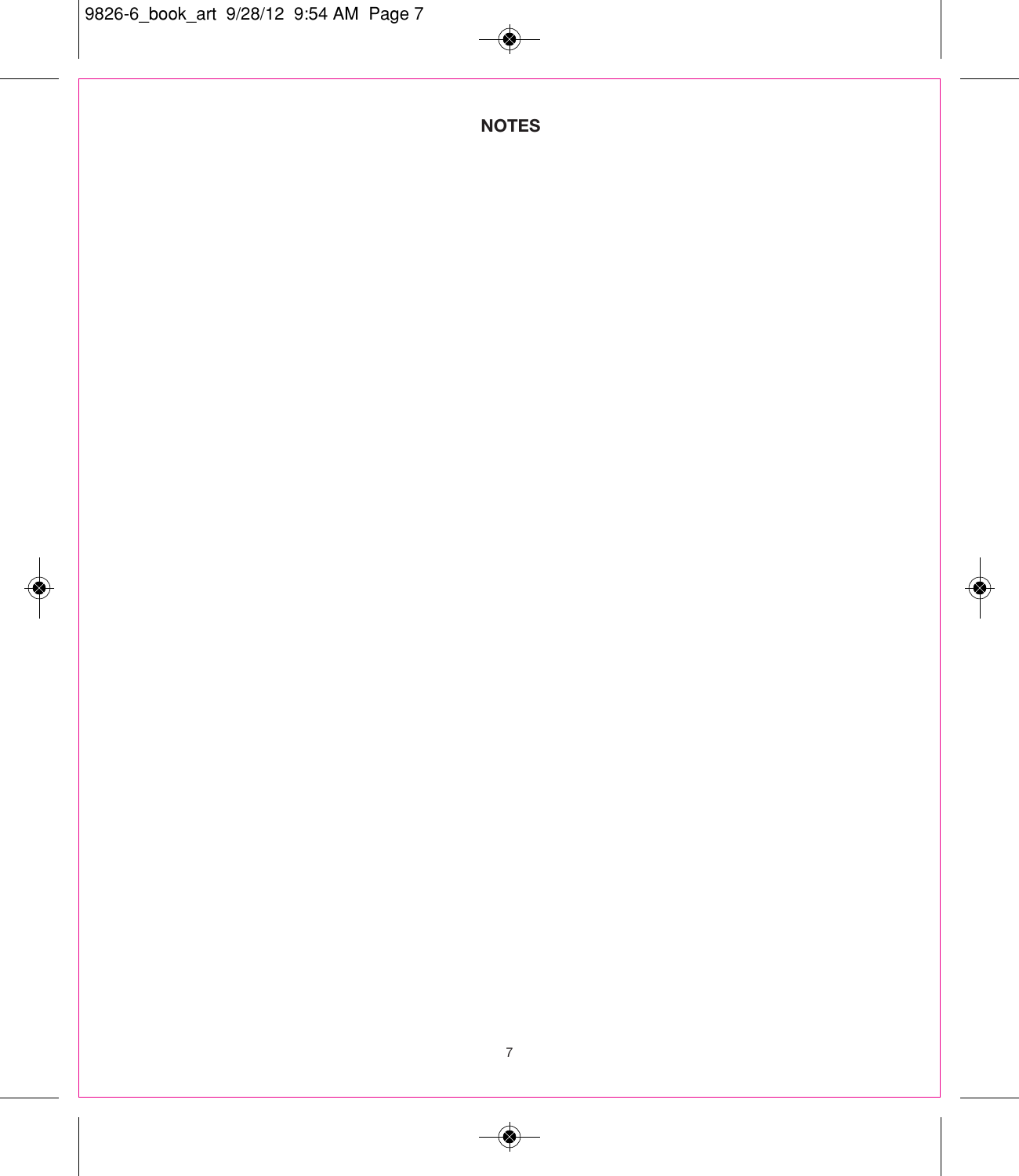$\Rightarrow$ 

**NOTES**

◈

 $\bigcirc\hspace{-1.5ex}\bigcirc$